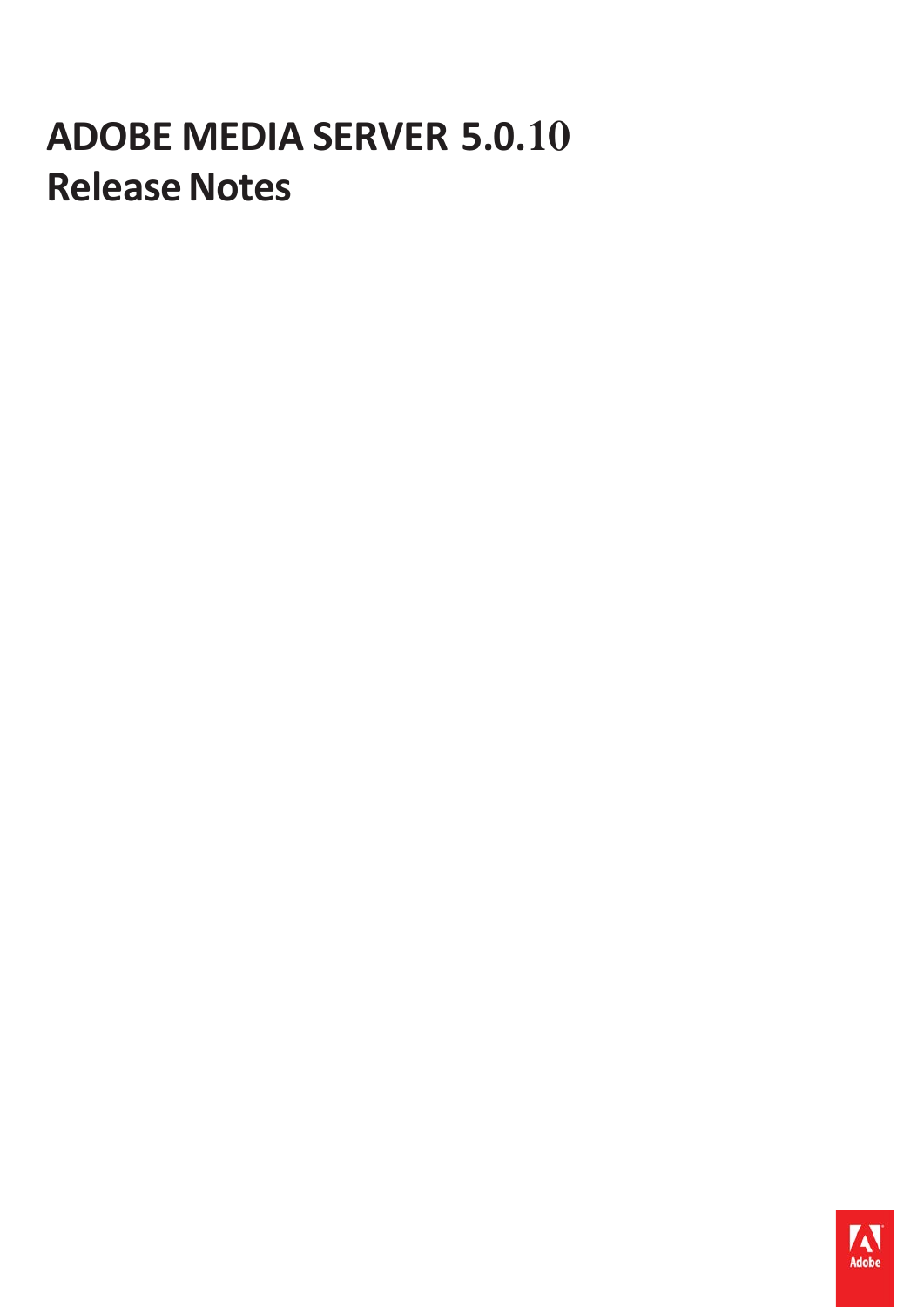## Table of Contents

| $\textsf{lssues fixed} \textsf{.} \textsf{} \textsf{} \textsf{} \textsf{} \textsf{} \textsf{} \textsf{} \textsf{} \textsf{} \textsf{} \textsf{} \textsf{} \textsf{} \textsf{} \textsf{} \textsf{} \textsf{} \textsf{} \textsf{} \textsf{} \textsf{} \textsf{} \textsf{} \textsf{} \textsf{} \textsf{} \textsf{} \textsf{} \textsf{} \textsf{} \textsf{} \textsf{} \textsf{} \textsf{} \$ |  |
|------------------------------------------------------------------------------------------------------------------------------------------------------------------------------------------------------------------------------------------------------------------------------------------------------------------------------------------------------------------------------------------|--|
|                                                                                                                                                                                                                                                                                                                                                                                          |  |
|                                                                                                                                                                                                                                                                                                                                                                                          |  |
|                                                                                                                                                                                                                                                                                                                                                                                          |  |
|                                                                                                                                                                                                                                                                                                                                                                                          |  |
|                                                                                                                                                                                                                                                                                                                                                                                          |  |
|                                                                                                                                                                                                                                                                                                                                                                                          |  |
|                                                                                                                                                                                                                                                                                                                                                                                          |  |
|                                                                                                                                                                                                                                                                                                                                                                                          |  |
|                                                                                                                                                                                                                                                                                                                                                                                          |  |
|                                                                                                                                                                                                                                                                                                                                                                                          |  |
|                                                                                                                                                                                                                                                                                                                                                                                          |  |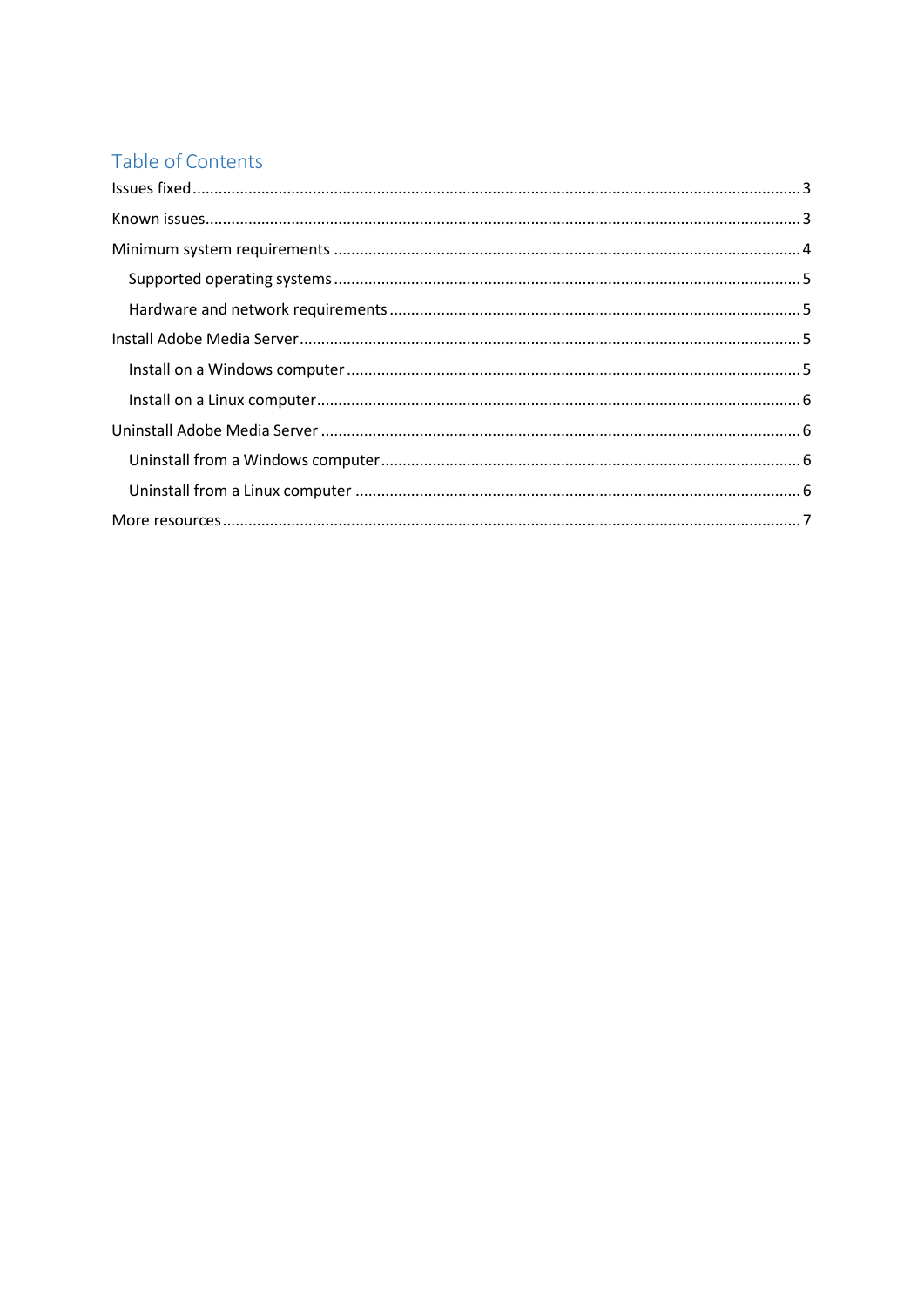Welcome to the 5.0.10 release of Adobe Media Server. This release updated OpenSSL version to 1.0.2d and bug fixes listed in **[Issues](#page-2-0)** fixed.

## <span id="page-2-0"></span>**Issues fixed**

| Reference<br>number | <b>Issues fixed</b>                                                                                                                                                                                                                                                                                                                                                                                                                                                                |
|---------------------|------------------------------------------------------------------------------------------------------------------------------------------------------------------------------------------------------------------------------------------------------------------------------------------------------------------------------------------------------------------------------------------------------------------------------------------------------------------------------------|
| 4079030             | HLSPackager crashes while packaging content.                                                                                                                                                                                                                                                                                                                                                                                                                                       |
| 4069392             | Security vulnerabilities for Adobe Media Server.<br>Fix for Denial-of-service using bad application names.                                                                                                                                                                                                                                                                                                                                                                         |
| 4047995             | Warning message needs to be generated in AMS logs for near expiry DRM<br>certificates.<br>For 1 month before DRM certificate expiry date, AMS logs a warning message<br>in Apache error_log upon request once in an hour.                                                                                                                                                                                                                                                          |
| 4026089             | The Program Map Table is defined slight differently. Instead of defining both<br>audio and video fields in a single PMT, the audio/video fields can be defined<br>separately. Depending on when the audio/video packets are received for the<br>first time, the PMT will be updated by sending an extra packet. For audio-only<br>streams you will just see one PMT packet, while for video streams you may see<br>two PMT packets. This change is done for optimization purposes. |
| 3941103             | Playback of AMS generated HLS live stream stops every 26.5 hours on iOS<br>players.<br>The discontinuity tag on PTS rollover is being added after the TS with the<br>actual discontinuity.                                                                                                                                                                                                                                                                                         |

## <span id="page-2-1"></span>Known issues

The following are the known issues in this release.

| 4075893 | Relay application wrong time stamps when MessageCache is set to true.                |
|---------|--------------------------------------------------------------------------------------|
|         | Ingest drops these data packets because it saves the first timestamp of a new        |
|         | stream and expects all subsequent timestamps be greater than the first. The Ingest   |
|         | sees subsequent calculated timestamps start near 0 and then increment up to the      |
|         | first timestamp. So Ingest drops the packets for approximately the same period of    |
|         | time as the first timestamp value.                                                   |
| 3327967 | For certain files you may observe audio-video sync issue during seeking on iOS 5.0.1 |
|         | client when TS duration is configured below 8 seconds.                               |
| 3305436 | When audio only stream is used for PHDS, there may be no audio playback for the      |
|         | first few seconds of the media. This is Flash Player issue tracked as Bug 3307392    |
| 3146582 | HLS Failover - In case there are fragment discontinuities (which may happen if key-  |
|         | frames are not found at fragment boundaries resulting into fragments bigger than one |
|         | fragment duration) then the healthy packager may return a 503 after failover         |
|         | resulting in playback stall                                                          |
|         |                                                                                      |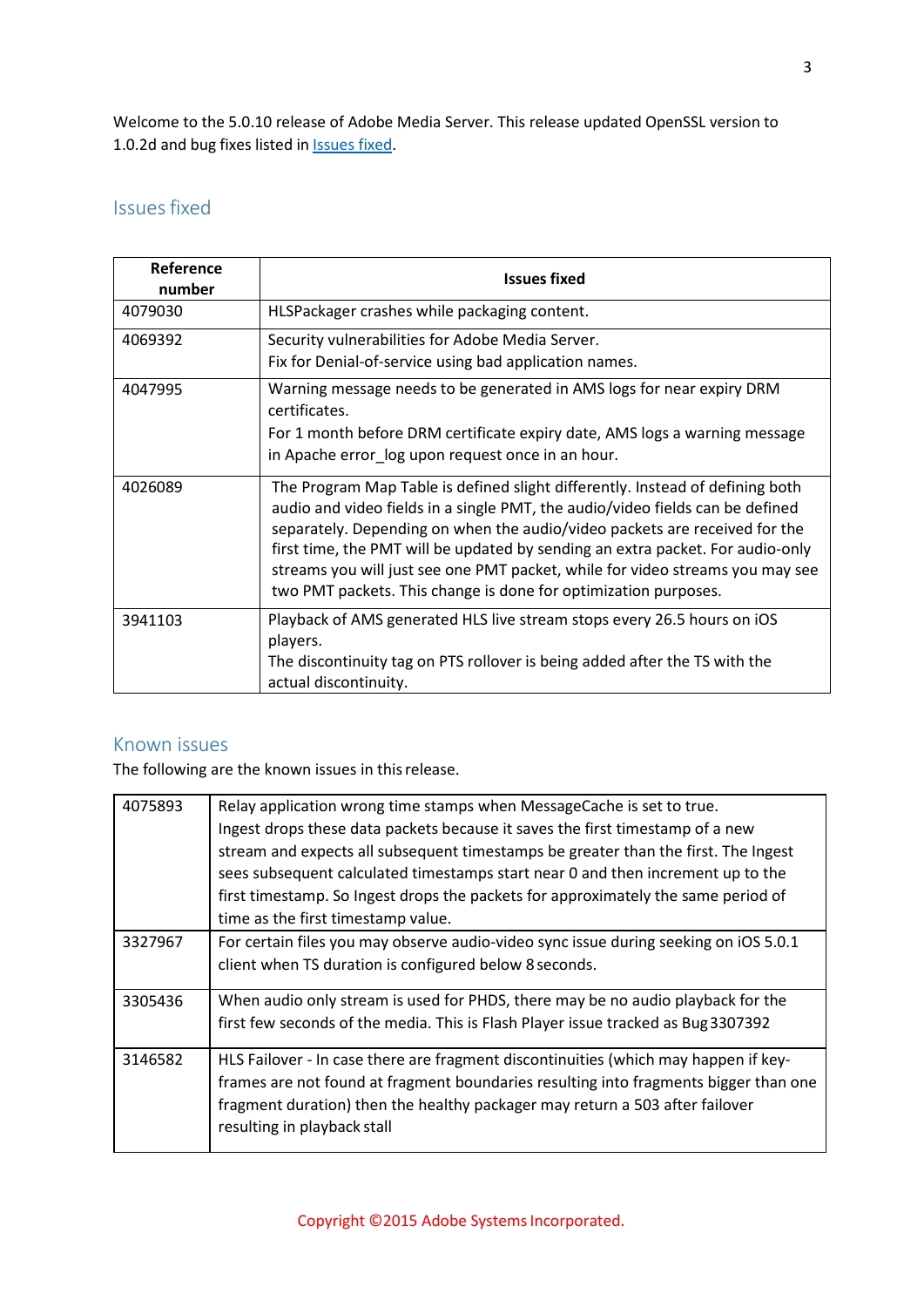| 3142085 | HLS Failover - If recording is not yet started on one packager, requests for TS URLs<br>directed to this packager won't failover (the packager would return a 400 instead of a<br>503)                                                                                                                                                                                                                                                                                                                                                                    |
|---------|-----------------------------------------------------------------------------------------------------------------------------------------------------------------------------------------------------------------------------------------------------------------------------------------------------------------------------------------------------------------------------------------------------------------------------------------------------------------------------------------------------------------------------------------------------------|
| 3060434 | Letting RTMPT traffic proxying through Apache reduces the quality of service for<br>RTMPT connections.                                                                                                                                                                                                                                                                                                                                                                                                                                                    |
| 3052723 | As of 4.5.2 release, RTMPT can be tunneled through Apache listening on port 80. This<br>is to allow both RTMPT as well as HDS to work over port 80. As a result, it means that<br>RTMP[e] connections on port 80 would fail to connect. This may affect Edge/Origin<br>environments where clients connect to the Edge server over RTMPT on port 80. The<br>Edge server would try to connect to the Origin on the same port. However, the<br>protocol between Edge and Origin is RTMP (or RTMPS), and hence would fail to<br>connect.                      |
|         | To avoid this, you could do one of the following:<br>Configure the Origin to have FMS listen on 80; this means that you cannot run<br>1.<br>both RTMPT and HDS over port 80.<br>Configure <routeentry>*:80;*:1935</routeentry> in the Edge server's Vhost.xml<br>2.<br>to remap connections to 80, to 1935 instead.<br>Rewrite the Edge client connection URL to replace port 80 with 1935 so that the<br>3.<br>Edge will attempt to use 1935 instead of the port the client connected on.                                                                |
| 2944919 | When doing HDS and HLS live streaming, if audio or video is received after the first<br>fragment has been created can lead to a "Track not found" error that results in a<br>recording error. To ensure this does not happen, audio and video should start at the<br>same time.                                                                                                                                                                                                                                                                           |
| 2674905 | In an n-tier deployment where multiple live streams with different bitrates are being<br>multi-point published from the ingest node to a downstream node, (and synchronized<br>keyframes as required for seamless switching when dynamic streaming), if the<br>streams are being recorded at the downstream node with the intention of utilizing<br>them as DVR streams, the value of "AssumeAbsoluteTime" configuration in<br>application.xml should be set to "true" for the application at the downstream node<br>where the recording is taking place. |
| 2501913 | Authorization and Access plugins may result in compilation warnings. These warnings<br>are harmless. Removing the warnings now, would require an interface change, and<br>will break plugins built using the current interface. To maintain compatibility we have<br>decided not to fix these warnings at this time. This will allow users to use their<br>existing plugins without having to rebuild and retest.                                                                                                                                         |
| 2476494 | When enabling stream logging via the admin commands logLiveStream and<br>logNetStream, the log directory is always created in the default log directory under<br>the FMS installation directory, regardless of what configured in fms.ini and Logger.xml                                                                                                                                                                                                                                                                                                  |
| 2426933 | The File Plugin API getAttributes() may be called before the<br>E_FILENAME_TRANSFORM event has been processed. As a result, the wrong file<br>attributes may be returned.                                                                                                                                                                                                                                                                                                                                                                                 |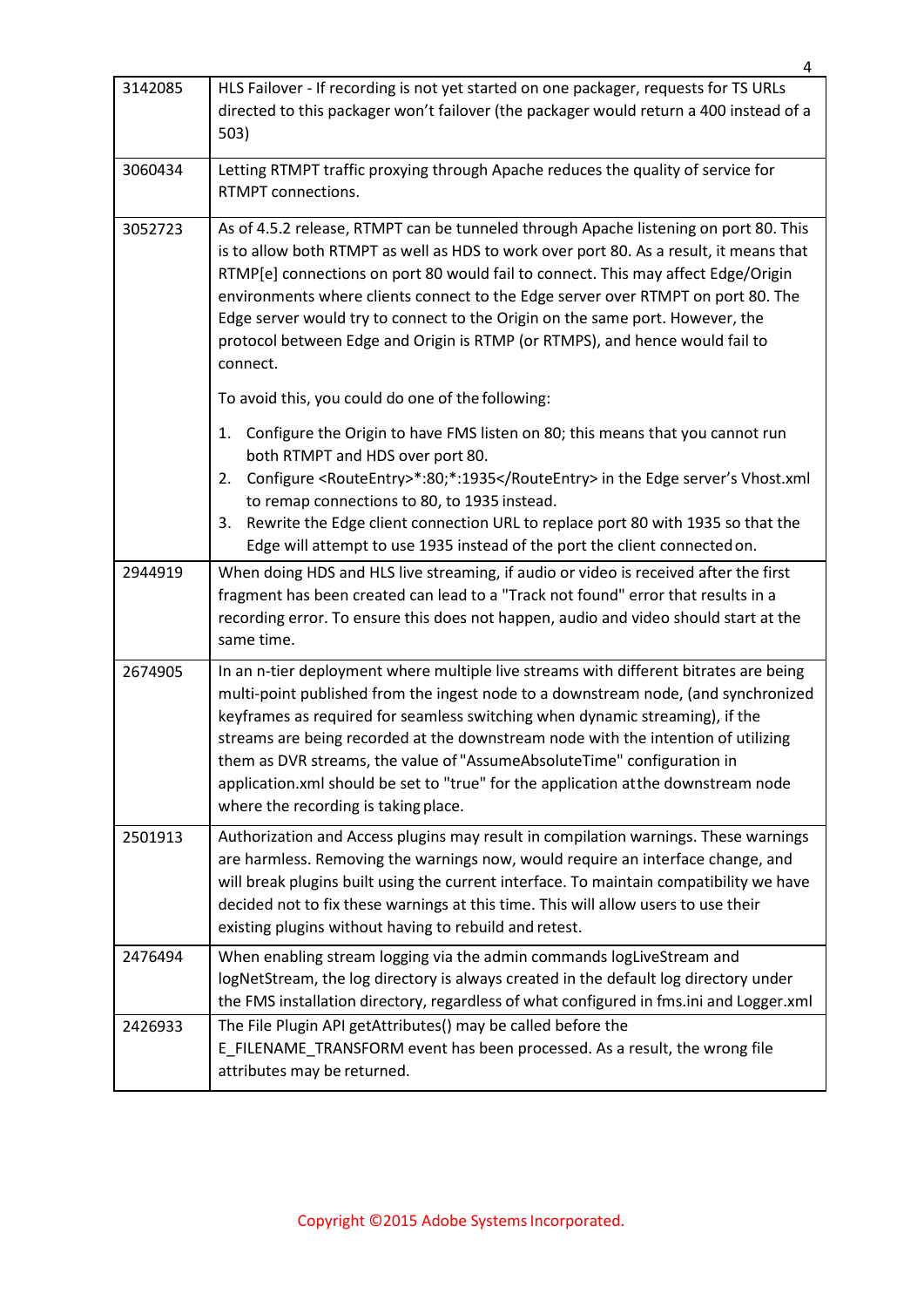| 2275665 | sc-stream-bytes measures the bytes per stream sent from server to client for a<br>particular client. Note that when compared with sc-bytes, which measures allbytes<br>sent from server to client for a particular client, users may notice a discrepancy. There<br>are a number of situations that could trigger this discrepancy, but users are advised to<br>take note of this if trying to use sc-stream-bytes for billing purposes. Billing should be<br>done based on sc-bytes when possible. |
|---------|-----------------------------------------------------------------------------------------------------------------------------------------------------------------------------------------------------------------------------------------------------------------------------------------------------------------------------------------------------------------------------------------------------------------------------------------------------------------------------------------------------|
| 1630621 | Very low frame rate H.264 videos may take a long time to start if the buffer is settoo<br>short.                                                                                                                                                                                                                                                                                                                                                                                                    |
| 1611644 | The OnlmageData event within H264 streams is not supported.                                                                                                                                                                                                                                                                                                                                                                                                                                         |

5

## <span id="page-4-0"></span>Minimum system requirements

<span id="page-4-1"></span>The minimum requirements to run Adobe Media Server 5are:

## Supported operatingsystems

- Microsoft® Windows Server® 2012 R2 64 Bit
- Microsoft® Windows Server® 2008 R2 64 bit
- Linux CentOS 6.6 64 bit
- Red Hat® Enterprise Linux® Server 6.6 64 bit
- Windows 7 64 bit (for Adobe Media Server Starter only)

## <span id="page-4-2"></span>Hardware and network requirements

- 3.2GHz Intel® Pentium® 4 processor (Dual processor Intel Xeon® or faster recommended)
- 64 bit operating systems: 4 GB of RAM (8 GB recommended)
- 1 Gbps Ethernet card recommended (multiple network cards and 10 Gbps card also supported)

## <span id="page-4-3"></span>Install Adobe Media Server

#### <span id="page-4-4"></span>Install on a Windows computer

- 1. Log on to the server as an administrator.
- 2. Double-click the installation file, AdobeMediaServer5\_x64.exe, and follow the prompts in the installation wizard.

This file is on your installation DVD or you can download it fromadobe.com.

- 3. Read and accept the License Agreement to continue the installationprocess.
- 4. If an existing Adobe Media Server installation is found, choose whether to remove the old version and upgrade to the new version or remove the old versiononly.
- 5. Enter a serial number. If you don't enter a serial number, Adobe Media Server Starter gets installed. You can enter a serial number or a license file after you install the server.
- 6. Accept the default installation location or enter a newlocation.
- 7. Select whether to install Adobe Media Server and Apache HTTP Server (Full installation), or just Adobe Media Server (Compact installation). Note: To use Adobe® HTTP Dynamic Streaming and Apple® HTTP Live Streaming, you must install Apache HTTP Server from the Adobe Media Serverinstaller.
- 8. Accept the default location for the Adobe Media Server program shortcuts or enter a new location.
- 9. Enter a user name and password for the first valid server administrator. These values are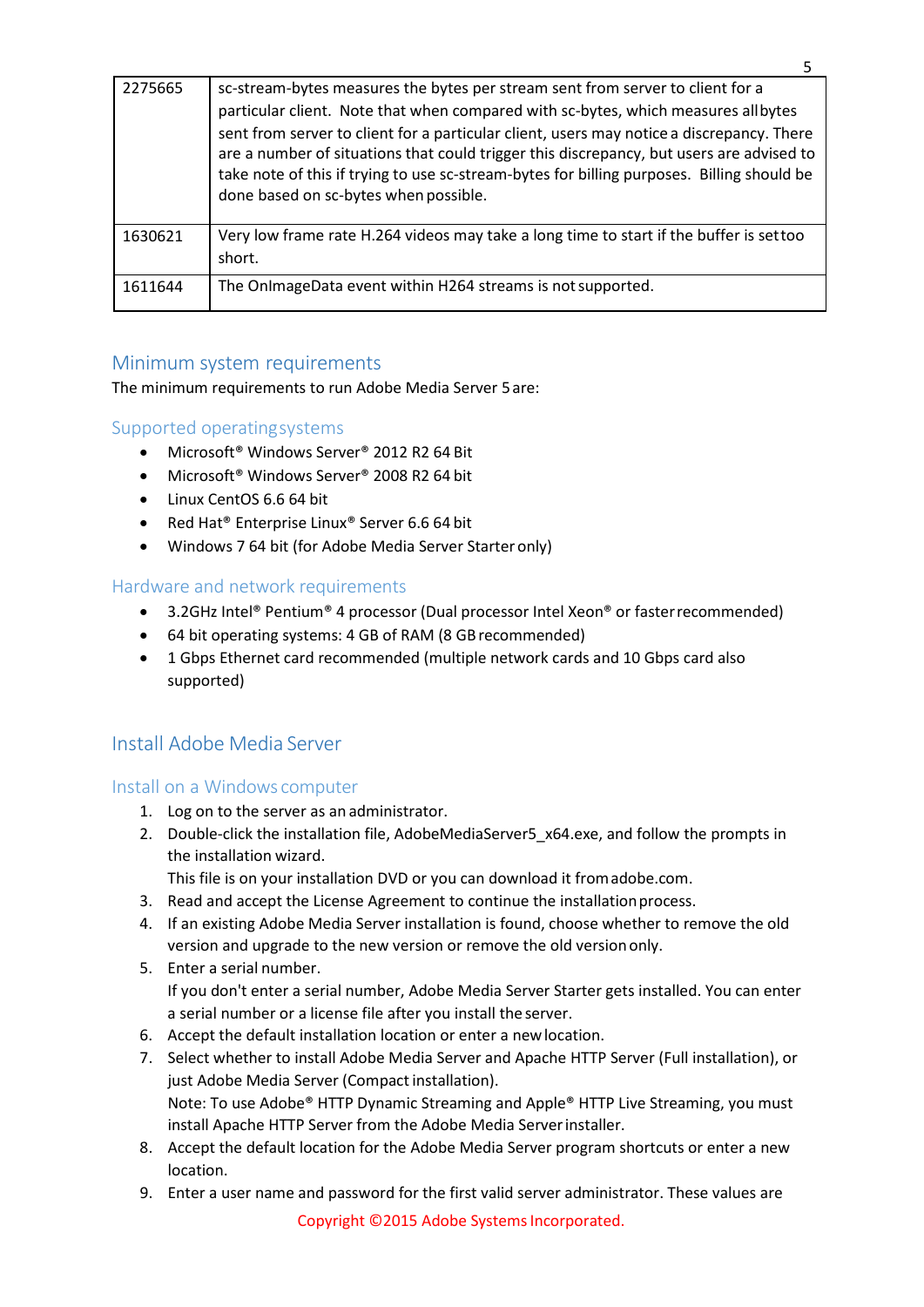written to the ams.ini file which is located inside of the conf folder after the installation After installation, use the Administration Console to reset the password and add other administrators if required.

- 10. Accept the default server ports. Alternatively, if desired, enter newvalues.
- 11. Review your installation choices. Click Back to make any necessarychanges.
- 12. Click Install. Note: Microsoft Visual C++ 2005 Redistributable Package and Microsoft Visual C++ 2008 Redistributable Package also install.
- 13. Select any final options and click Finish. The installation is complete. By default, Adobe Media Server installs to C:\Program Files\Adobe\Adobe Media Server5
- 14. If you have an Adobe Media Server 5 license (LIC) file, place it in the rootinstall/licenses folder.
- 15. Verify your installation.

#### <span id="page-5-0"></span>Install on a Linuxcomputer

- 1. Log in as a root user (required to install Adobe Media Server).
- 2. Open a shell window and switch to the directory with the installation file, AdobeMediaServer5\_x64.tar.gz
- 3. Unzip and untar the installation file. A directory with the installation program is created.
- 4. Switch to the directory that was just unzipped.
- 5. Start the installation program with the following command:./installAMS
- 6. The installation program starts and displays a welcomemessage.
- 7. Press Enter to start the installation. Follow the installation instructions on your screen. During the process you will be asked to
- 8. Enter a serial number. If you don't enter a serial number, Adobe Media Starter Server installs.
- 9. Enter the installation directory and ports which the server willuse
- 10. Enter an administrative user name and password for the first valid server administrator. These values are written to the ams.ini file which is located inside of the conf folder after the installation.
- 11. Enter a user for Adobe Media Server processes to run as. The default is the "ams" user. (The user you select is also the owner of the Adobe Media Server files.) Your choices are written to the ams.ini file. You can edit the ams.ini file to modify this and other security properties later, if needed.
- 12. Review the summary of the installation options you have chosen, which are displayed in the installer.
- 13. To start the server manually, go to the installation directory (default is /opt/adobe/ams/). Use the command ".amsmgr server ams start" to start Adobe Media Server and "./amsmgr adminserver start" to start Adobe Media Administration Server.
- 14. The installation is complete. If you configured it to start automatically, the Adobe Media Server service starts.

## <span id="page-5-1"></span>Uninstall Adobe Media Server

#### <span id="page-5-2"></span>Uninstall from a Windowscomputer

Uninstalling the server on Windows removes all files installed by the Adobe Media Server installer unless the files were modified. Any folders and files that you added or modified after installation are not removed. The configuration files and Apache configuration files are backed up, and the log files are not deleted.